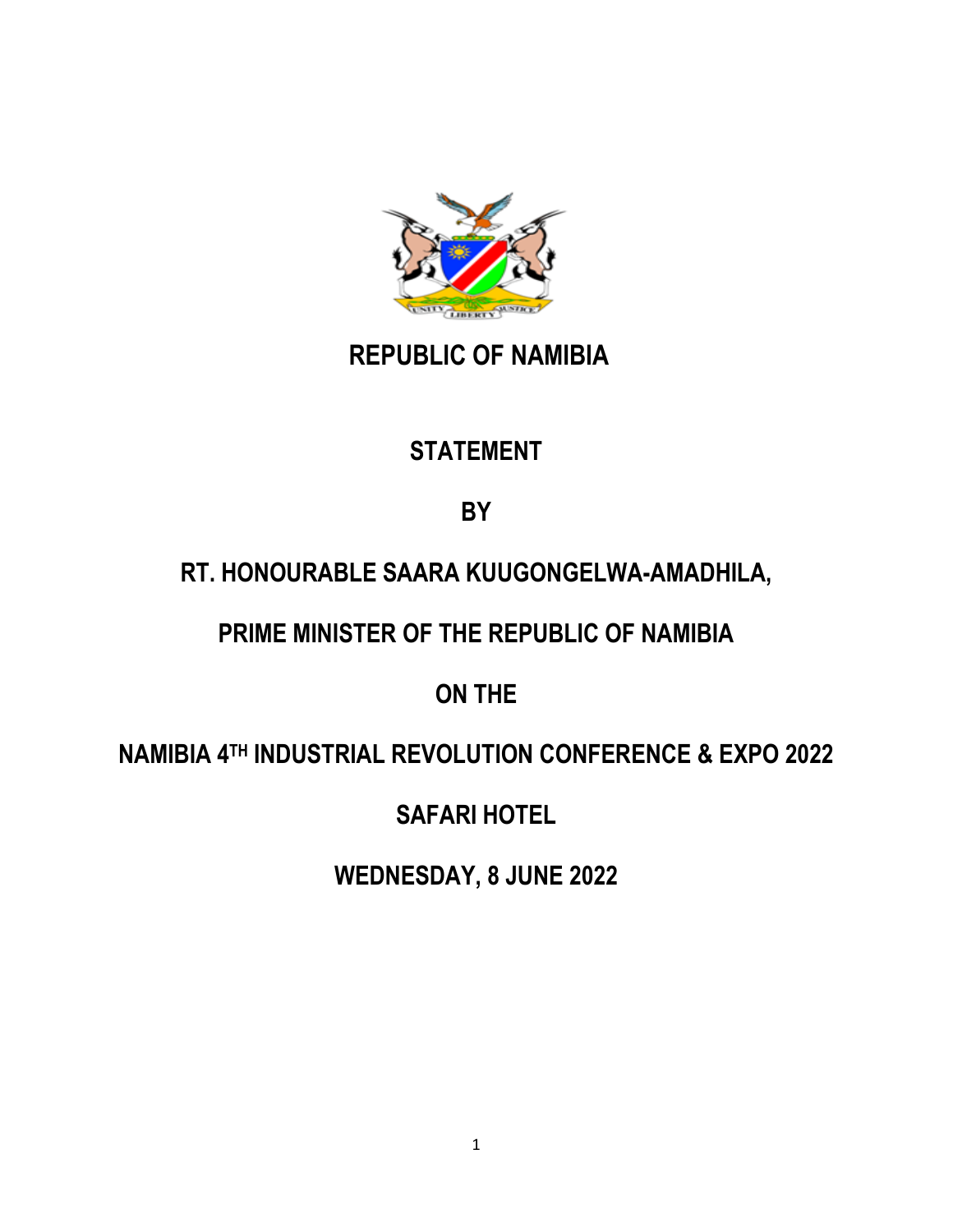- H.E. Dr Hage Geingob, President of the Republic of Namibia;
- H.E. Nangolo Mbumba, Vice President of the Republic of Namibia;
- Honourable Speaker;
- Honourable Chairperson;
- Cabinet Ministers present;
- Members of Parliament;
- Senior Government Officials;
- Captains of the Industries;
- Members of the Task Force on the 4th IR;
- Distinguished invited Guests;
- Members of the Media;
- Ladies and Gentlemen.

Very Good afternoon.

- 1. It is pleasing that we have successfully concluded this first ever Namibia 4th Industrial Revolution Conference and Expo. I am pleased and honored to make a few remarks at the closing of this event.
- 2. At the onset, I wish to thank His Excellency the President for his foresight in establishing a task team to assist our country to work out a strategy for optimizing the opportunities that come with the industrial revolution to advance socioeconomic development, and for officiating at the opening of this conference.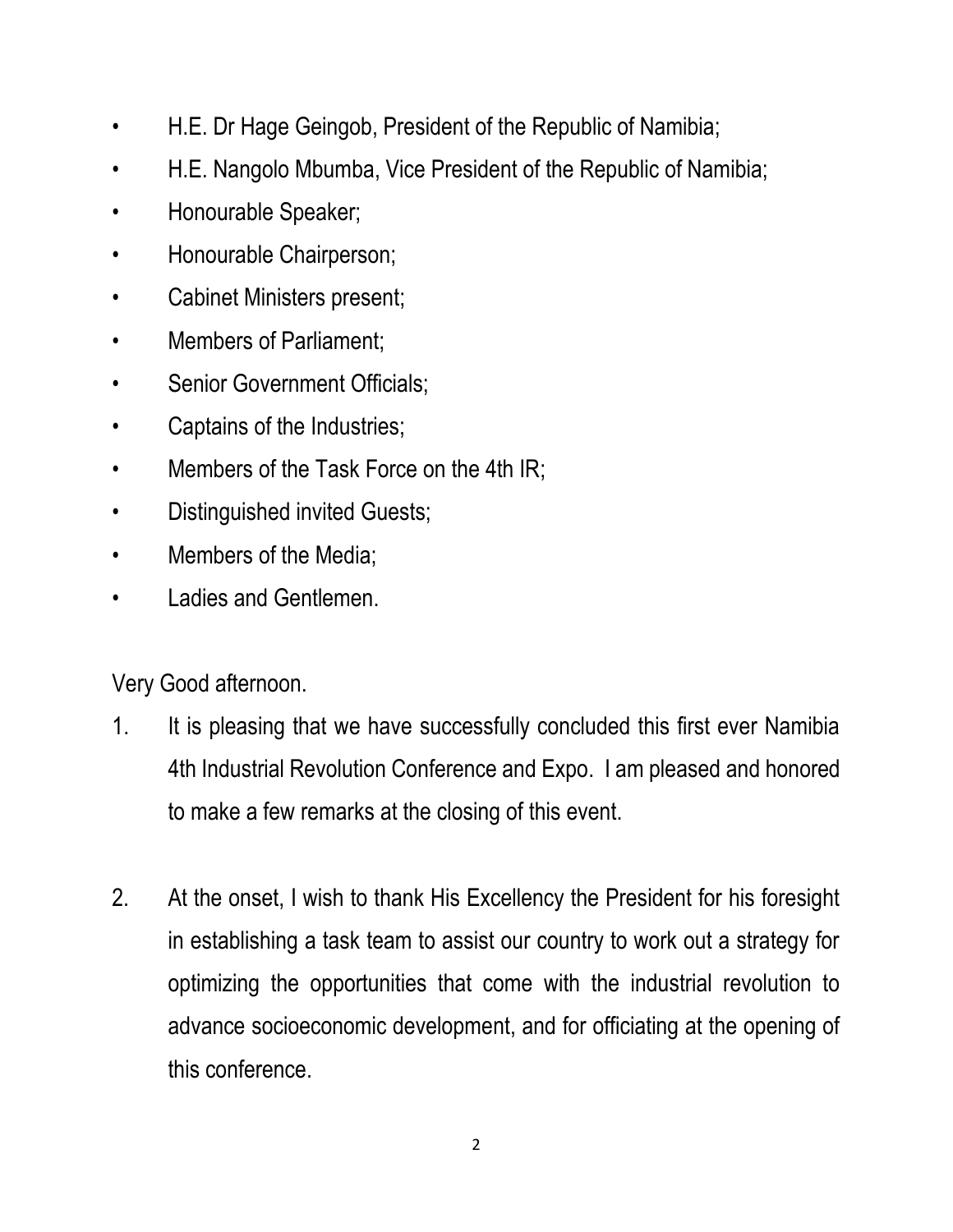I also applaud the Task Force for the well- researched report which offers valuable proposals for harnessing the opportunities brought by the industrial revolution, and for organizing this conference which provided a platform for the exchange and dissemination of information about the 4IR.

- 3. The evolution, from the First Industrial Revolution to the Third Industrial Revolution, shows how the advent of technologies shape our lives, and more importantly how the use of technologies has become indispensable for enhancing delivery of services and in propelling us to more revolutions, such as the 4IR.
- 4. The Fourth Industrial Revolution is thus, a developmental phenomenon which was inevitable. For the public sector, the industrial revolution offers the opportunity to enhance efficiency and effectiveness in service delivery. In essence, it looks beyond pure technological advances and looks at innovative methods of accomplishing the greatest good for the greatest number of people, communities, and organizations. If applied correctly, the 4IR implications to our societies would be improved quality of life, increased income levels, and bridged gap in inequalities.
- 5. As such, workers in every industry women and men will experience the transformation brought about by the 4IR.

3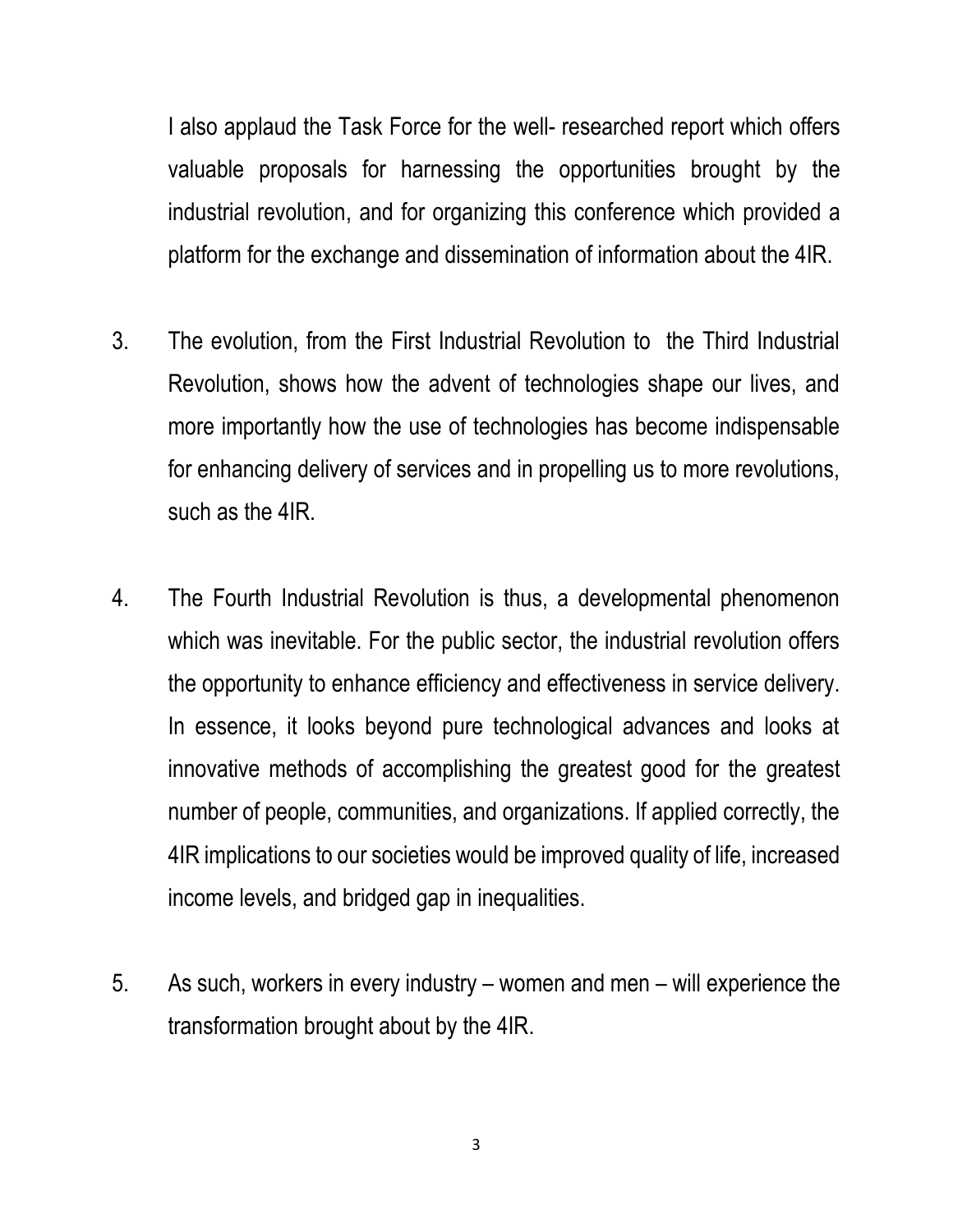- 6. Government on its part, in preparation for this Revolution, has started reengineering its processes by re-looking at the current way of delivering services and mapping out new streamlined ones. The Business Process Reengineering is complimented by the introduction of a number of egovernment services, such as E-health, E-births, amongst others, to eliminate delays and turnaround times in the processing of services.
- 7. As with any change, awareness is needed to understand the value of the 4IR, and to allay any fears that may come with it. It is, therefore, important to disseminate the necessary information to capacitate the nation to embrace and harness the benefits of the 4IR. This includes ensuring that we have the necessary infrastructure to support it.
- 8. It also requires that we make appropriate investments to optimize the potential of the adult- and future workforce at all stages of the career path. Those that embrace early, have early benefits to reap. And our youth being the cornerstone of the successes of this Revolution, should be prioritized.
- 9. Having said the above, I wish to, once again, thank His Excellency Dr. Hage Geingob for his vision, and for establishing the 4IR Task Force. This visionary step by His Excellency puts our country on the right path in moving with technological advancements and innovations. Thank you, Your Excellency, for your vision and your presence to champion this great idea.